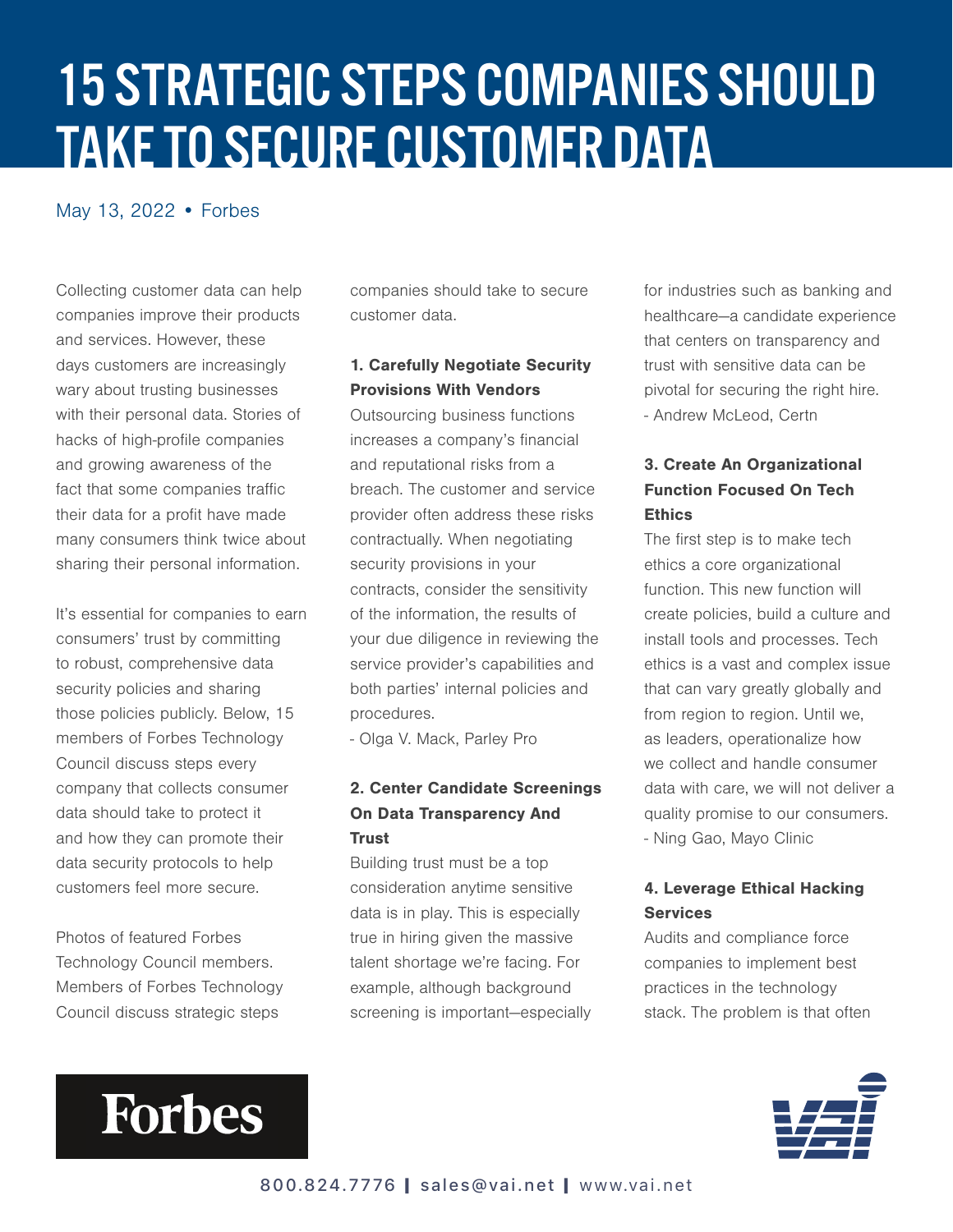companies have code issues that audits do not catch. Using ethical hacking services enables bugs that your team would otherwise miss to be found and fixed. We have seen massive success in our bug bounty programs. - Jonah Kowall, Logz.io

#### 5. Adopt Security By Design

Security by design, coupled with transparency, will take you a long way in your journey. Security by design involves several different areas, including educating employees, minimizing the amount of data that's collected, encrypting the data, carefully designing systems and managing who has access to them, focusing on security during the software development life cycle, and more. - Rudy Shoushany, DxTalks

### 6. Only Use Customers' Data To Provide Value For Them

Each company that collects customer data should be honest about what they are trying to achieve and use collected data to provide value to customers, society and the nation, rather than just focusing on the commercial aspect. An organization's data center of excellence should develop good use cases, be on top of rapidly changing technologies and regulations and closely connect with the

communications team to make messaging easy to decipher. - Deepak Garg, Smart Energy **Water** 

# 7. Ensure Comprehensive Compliance With Security And Privacy Frameworks

Get compliant with information security or privacy compliance frameworks required for the type of data you collect, store or transmit. That process will ensure secure data stores, the fail-safe transmission of data and the correct gathering of data. Additionally, vet any vendors that touch consumer data; third parties need to be compliant with infosec regulations or standards as well. - Eva Pittas, Laika

## 8. Follow GDPR Standards (No Matter Where You Operate)

The EU's General Data Protection Regulation supports robust data protection. Sensitive information can only be shared with "explicit consent," and under the law, this must be communicated to consumers, creating a direct connection between the two parties. Running your services with a cloud infrastructure that's GDPRcompliant will boost consumer trust, no matter where your business operates.

- Tamas Kadar, SEON

#### 9. Commit To Informed Consent

Informed consent can be the primary building block of consumer trust. "Informed consent" means that a company explicitly communicates to its customers what their personal data will be used for both now and potentially in the future, as well as how long personal data will be retained before the company must reobtain the customer's consent. Giving individual consumers the option to choose the length of time their consent is in effect could make the policy more personal. - Amandeep Midha, Traive Finance

# 10. Regularly Remind Customers What Data You Have, And Let Them Opt Out

Tell consumers clearly and often what data you have and how you're using it, and ask if they would like to opt out. We do a quarterly health check with our consumers. We get so many notes back thanking us for taking the time and care to remind them that we are connected with them and that we respect their decision to opt out at any time.

- Meagan Bowman, STOPWATCH

#### 11. Encrypt Sensitive Data

At a bare minimum, keep sensitive data in encrypted form. It sounds very basic, but surprisingly, a lot of companies overlook it—including